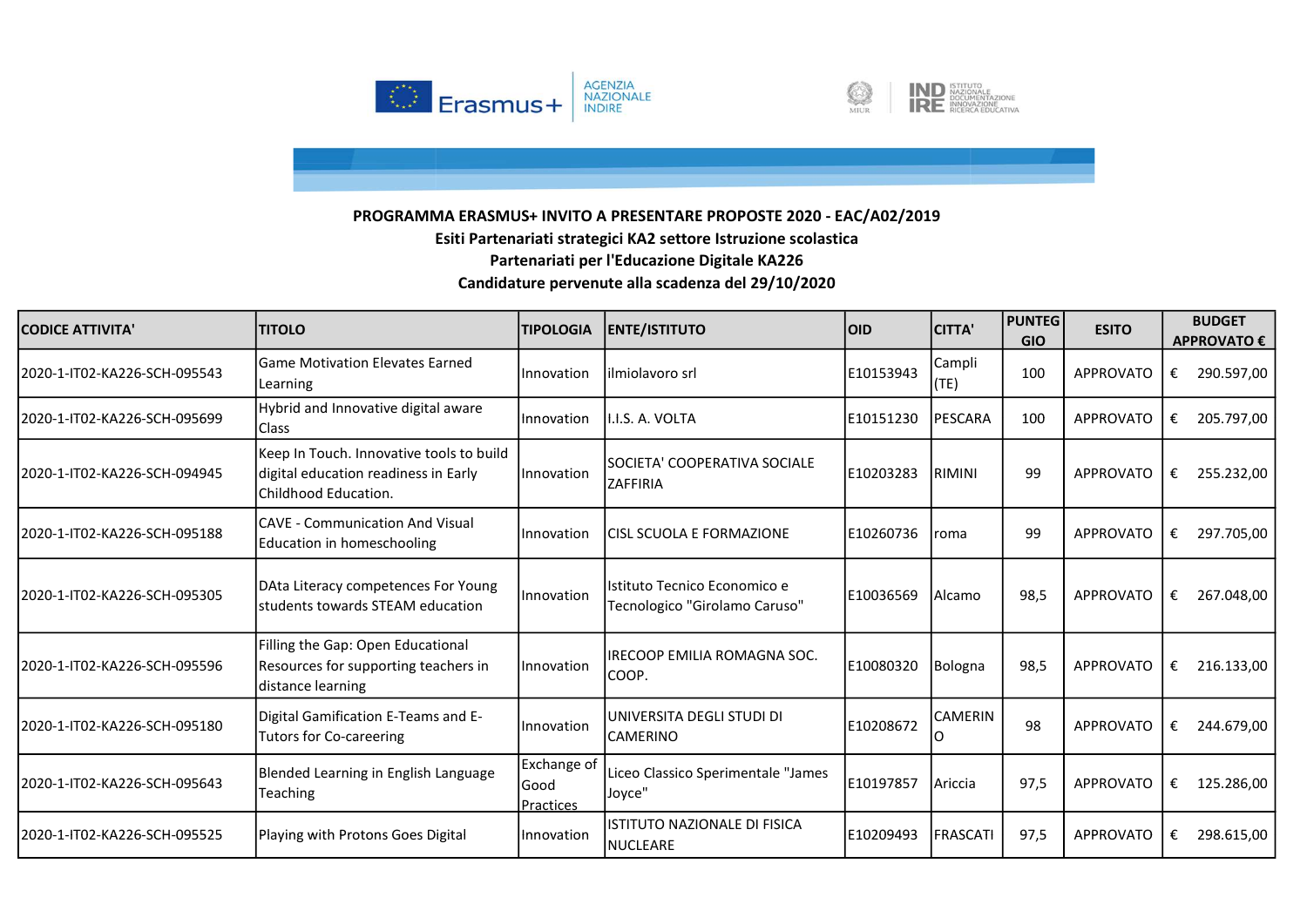



| <b>CODICE ATTIVITA'</b>       | <b>ITITOLO</b>                                                                                                                              | <b>TIPOLOGIA</b> | <b>ENTE/ISTITUTO</b>                                                         | <b>OID</b> | <b>CITTA'</b>  | <b>PUNTEG</b><br><b>GIO</b> | <b>ESITO</b>         | <b>BUDGET</b><br>APPROVATO € |
|-------------------------------|---------------------------------------------------------------------------------------------------------------------------------------------|------------------|------------------------------------------------------------------------------|------------|----------------|-----------------------------|----------------------|------------------------------|
| 2020-1-IT02-KA226-SCH-095487  | MY Smart School - distance learning<br>educational methodologies and tools for  Innovation<br>teachers, students and school<br>environments |                  | <b>VITALE TECNOLOGIE</b><br>COMUNICAZIONE - VITECO SRL                       | E10178945  | <b>CATANIA</b> | 97                          | <b>APPROVATO</b>     | 240.330,00<br>€              |
| l2020-1-IT02-KA226-SCH-095468 | Open Learning for All-enhancing digital<br>Open Educational Resources for<br>inclusion against stereotypes                                  | Innovation       | <b>CONSIGLIO NAZIONALE DELLE</b><br><b>RICERCHE</b>                          | E10209413  | <b>ROMA</b>    | 97                          | <b>APPROVATO</b>     | 278.548,00<br>€              |
| 2020-1-IT02-KA226-SCH-095573  | Didattica Digitale della Matematica per<br>Studenti Ciechi                                                                                  | Innovation       | Associazione Giuseppe Paccini                                                | E10261220  | Verona         | 97                          | <b>APPROVATO</b>     | 279.481,00<br>€              |
| 2020-1-IT02-KA226-SCH-095575  | Learning Bubbles                                                                                                                            | Innovation       | <b>REPLAY Network</b>                                                        | E10206668  | l Rome         | 96                          | <b>APPROVATO</b>     | 281.386,00<br>€              |
| l2020-1-IT02-KA226-SCH-095692 | Beyond COVID-19: The new era of<br>Teaching. Digital learning for social<br>inclusion.                                                      | Innovation       | <b>OXFAM ITALIA ONLUS</b>                                                    | E10167449  | <b>AREZZO</b>  | 95                          | <b>APPROVATO</b>     | 285.762,00<br>€              |
| 2020-1-IT02-KA226-SCH-095411  | Digital Schools for Open Education                                                                                                          | Innovation       | <b>EUROPASS SRL</b>                                                          | E10166501  | Firenze        | 94                          | <b>LISTA RISERVA</b> |                              |
| l2020-1-IT02-KA226-SCH-095398 | Digital Wellbeing @ School                                                                                                                  | Innovation       | Associazione Nazionale Dipendenze<br>Tecnologiche GAP e Cyberbullismo<br>ODV | E10246072  | Senigallia     | 94                          | <b>LISTA RISERVA</b> |                              |
| l2020-1-IT02-KA226-SCH-095691 | Supporting Self Regulated Learning in<br><b>Emergency Remote Education</b>                                                                  | Innovation       | UNIVERSITA DEGLI STUDI DI FIRENZE 1E10209099                                 |            | Florence       | 93,5                        | <b>LISTA RISERVA</b> |                              |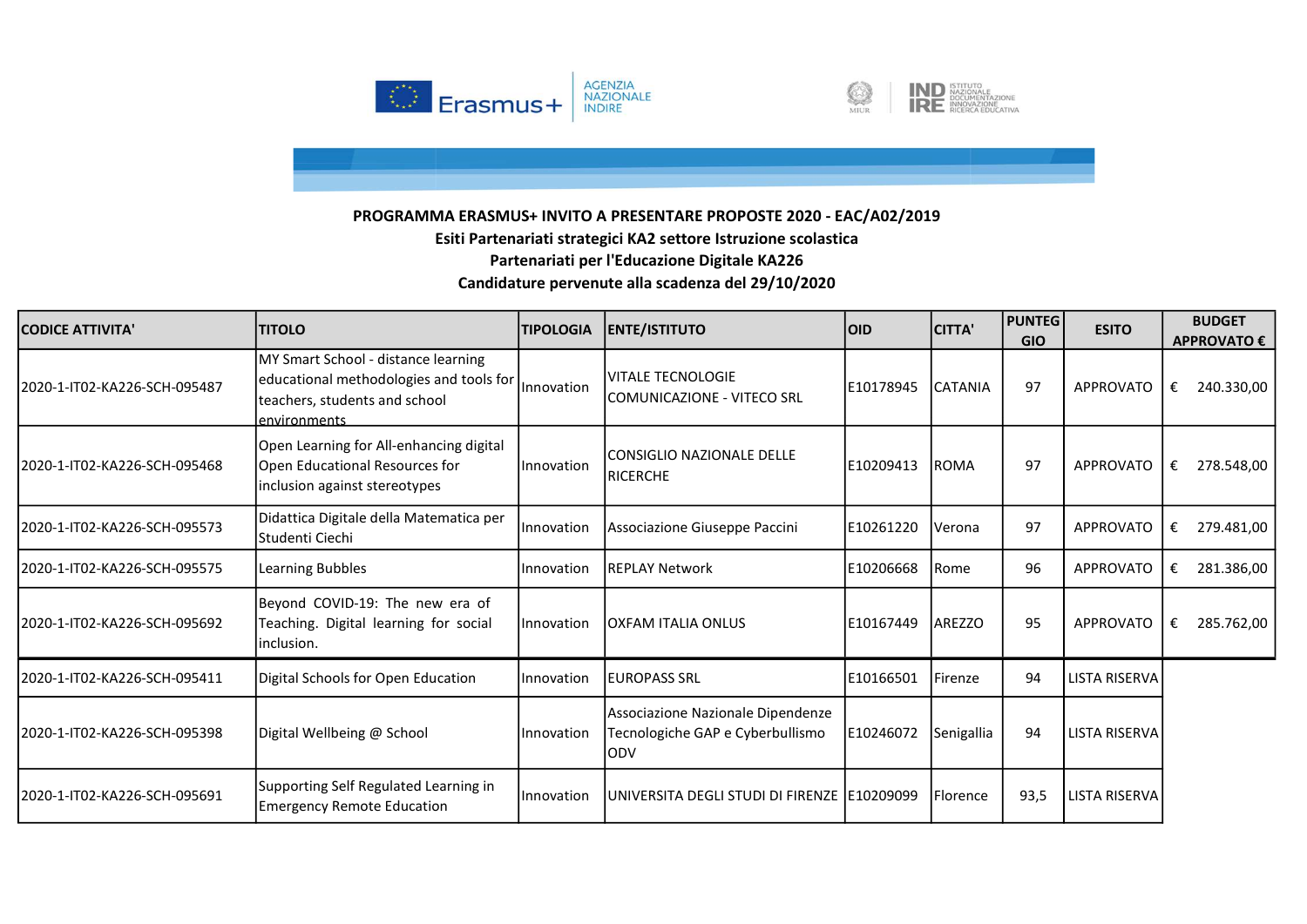



| <b>CODICE ATTIVITA'</b>      | <b>TITOLO</b>                                                                                                       | <b>TIPOLOGIA</b>                                       | <b>ENTE/ISTITUTO</b>                                                                                                                                                                  | <b>OID</b> | <b>CITTA'</b>           | <b>PUNTEG</b><br><b>GIO</b> | <b>ESITO</b>    | <b>BUDGET</b><br><b>APPROVATO €</b> |
|------------------------------|---------------------------------------------------------------------------------------------------------------------|--------------------------------------------------------|---------------------------------------------------------------------------------------------------------------------------------------------------------------------------------------|------------|-------------------------|-----------------------------|-----------------|-------------------------------------|
| 2020-1-IT02-KA226-SCH-095289 | Inclusive Methodology for Technology<br>Aimed at Learning and Enhancement of   Innovation<br>Storytelling           |                                                        | GLIC Gruppo di Lavoro interregionale<br>Centri ausili informatici ed elettronici E10253888<br>per disabili                                                                            |            | Bologna                 | 93                          | <b>RESPINTO</b> |                                     |
| 2020-1-IT02-KA226-SCH-095073 | Highlighting Innovative Genuine High<br>digital SCHOOL                                                              | Innovation                                             | <b>P&amp;F Technology Srl</b>                                                                                                                                                         | E10081727  | Guardiagr<br>ele (CH)   | 93                          | <b>RESPINTO</b> |                                     |
| 2020-1-IT02-KA226-SCH-095504 | <b>Empowering Teachers to Trigger</b><br>Cybersecurity at School                                                    | <b>Innovation</b>                                      | CLARA Società Consortile a<br>Responsabilità Limitata                                                                                                                                 | E10261157  | Napoli                  | 93                          | <b>RESPINTO</b> |                                     |
| 2020-1-IT02-KA226-SCH-095467 | <b>Brand New Inclusion</b>                                                                                          | Innovation                                             | Archilabò Società Cooperativa<br>Sociale                                                                                                                                              | E10074774  | Bologna                 | 92,5                        | <b>RESPINTO</b> |                                     |
| 2020-1-IT02-KA226-SCH-095526 | lla scuola in Frigorifero<br>Scoprire contesti di apprendimento in<br>ambito domestico, tra analogico e<br>digitale | <b>Ilnnovation</b>                                     | <b>IREGGIO CHILDREN - CENTRO</b><br>IINTERNAZIONALE PER LA DIFESA E<br>LA PROMOZIONE DEI DIRITTI E DELLE E10212631<br><b>IPOTENZIALITA DEI BAMBINI E DELLE</b><br><b>IBAMBINE SRL</b> |            | REGGIO<br><b>EMILIA</b> | 92,5                        | <b>RESPINTO</b> |                                     |
| 2020-1-IT02-KA226-SCH-095412 | lpLatform for INnovation in Natural<br>Iscience onlinE educatiOn                                                    | <b>Innovation</b>                                      | ICOSTA EDUTAINMENT S.P.A                                                                                                                                                              | E10261404  | Riccione                | 92,5                        | <b>RESPINTO</b> |                                     |
| 2020-1-IT02-KA226-SCH-095362 | Inclusive Digi-Sport                                                                                                | <b>Innovation</b>                                      | ISTITUTO ISTRUZIONE SUPERIORE "A<br>LINCOLN"                                                                                                                                          | E10063117  | Enna                    | 92                          | <b>RESPINTO</b> |                                     |
| 2020-1-IT02-KA226-SCH-095311 | DIGITAL STORYTELLING IN LANGUAGE<br><b>ICLASSROOMS</b>                                                              | <b>Exchange of</b><br><b>Sood</b><br><b>IPractices</b> | Istituto Comprensivo "Leonardo da<br>Vinci"                                                                                                                                           | E10020224  | <b>Roma</b>             | 92                          | <b>RESPINTO</b> |                                     |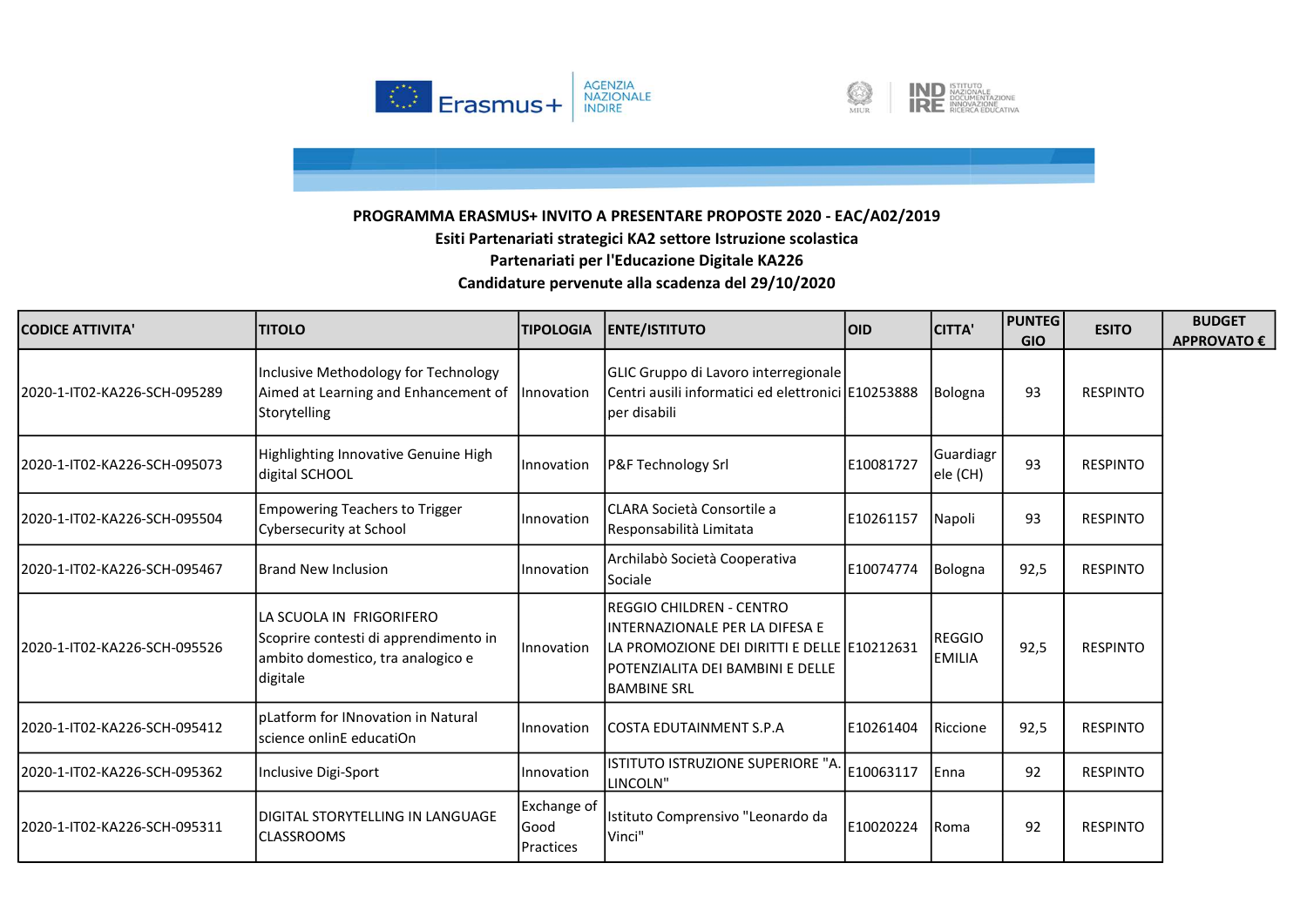



| <b>CODICE ATTIVITA'</b>       | <b>TITOLO</b>                                                                                                          | <b>TIPOLOGIA</b>         | <b>ENTE/ISTITUTO</b>                                      | <b>OID</b> | <b>CITTA'</b>                             | <b>PUNTEG</b><br><b>GIO</b> | <b>ESITO</b>    | <b>BUDGET</b><br><b>APPROVATO €</b> |
|-------------------------------|------------------------------------------------------------------------------------------------------------------------|--------------------------|-----------------------------------------------------------|------------|-------------------------------------------|-----------------------------|-----------------|-------------------------------------|
| l2020-1-IT02-KA226-SCH-095332 | SupporTing continued Access to school<br>educatioN During and in the aftermath<br>of COVID-19 pandemic                 | <i>Innovation</i>        | CENTRO PER LO SVILUPPO CREATIVO<br>DANILO DOLCI           | E10196179  | PALERMO                                   | 91,5                        | <b>RESPINTO</b> |                                     |
| l2020-1-IT02-KA226-SCH-094908 | FIVE ASSETS TO IMPROVE STE(A)M AND<br><b>DIGITAL EDUCATION FOR A BETTER</b><br><b>STUDENTS MOTIVATION AND LEARNING</b> | <b>Innovation</b>        | <b>ENJOY ITALY DI ALESSANDRO</b><br><b>GARIANO</b>        | E10099391  | MARCELLI<br><b>NARA</b>                   | 90,5                        | <b>RESPINTO</b> |                                     |
| 2020-1-IT02-KA226-SCH-095522  | Re-inventing Education via Digitalization Good                                                                         | Exchange of<br>Practices | Istituto Comprensivo Statale Ignazio<br><b>I</b> Buttitta | E10038479  | Bagheria                                  | 90                          | <b>RESPINTO</b> |                                     |
| 2020-1-IT02-KA226-SCH-095216  | Digital Health Literate Students                                                                                       | Innovation               | IASSOCIAZIONE CITTADINANZATTIVA<br><b>ONLUS</b>           | E10181976  | <b>ROMA</b>                               | 89,5                        | <b>RESPINTO</b> |                                     |
| 2020-1-IT02-KA226-SCH-095638  | Reading book time                                                                                                      | Innovation               | UNIVERSITA DEGLI STUDI DI ROMA<br>LA SAPIENZA             | E10209458  | <b>ROMA</b>                               | 89,5                        | <b>RESPINTO</b> |                                     |
| 2020-1-IT02-KA226-SCH-095425  | ARIANNA - An integrative digital<br>pedagogical approach for afterschool<br>and schools                                | Innovation               | Consorzio Kairos                                          | E10117438  | Torino                                    | 89,5                        | <b>RESPINTO</b> |                                     |
| 2020-1-IT02-KA226-SCH-095211  | Teaching European Union citizenship in<br>digital schools                                                              | Innovation               | Euphoria Net Srl                                          | E10040142  | Rome                                      | 89                          | <b>RESPINTO</b> |                                     |
| 2020-1-IT02-KA226-SCH-095057  | Digital Dimension of ICT Education D-ICT-                                                                              | <i>Innovation</i>        | II.I.S.S. Giancarlo Siani                                 | E10009131  | <b>CASALNU</b><br>OVO DI<br><b>NAPOLI</b> | 88,5                        | <b>RESPINTO</b> |                                     |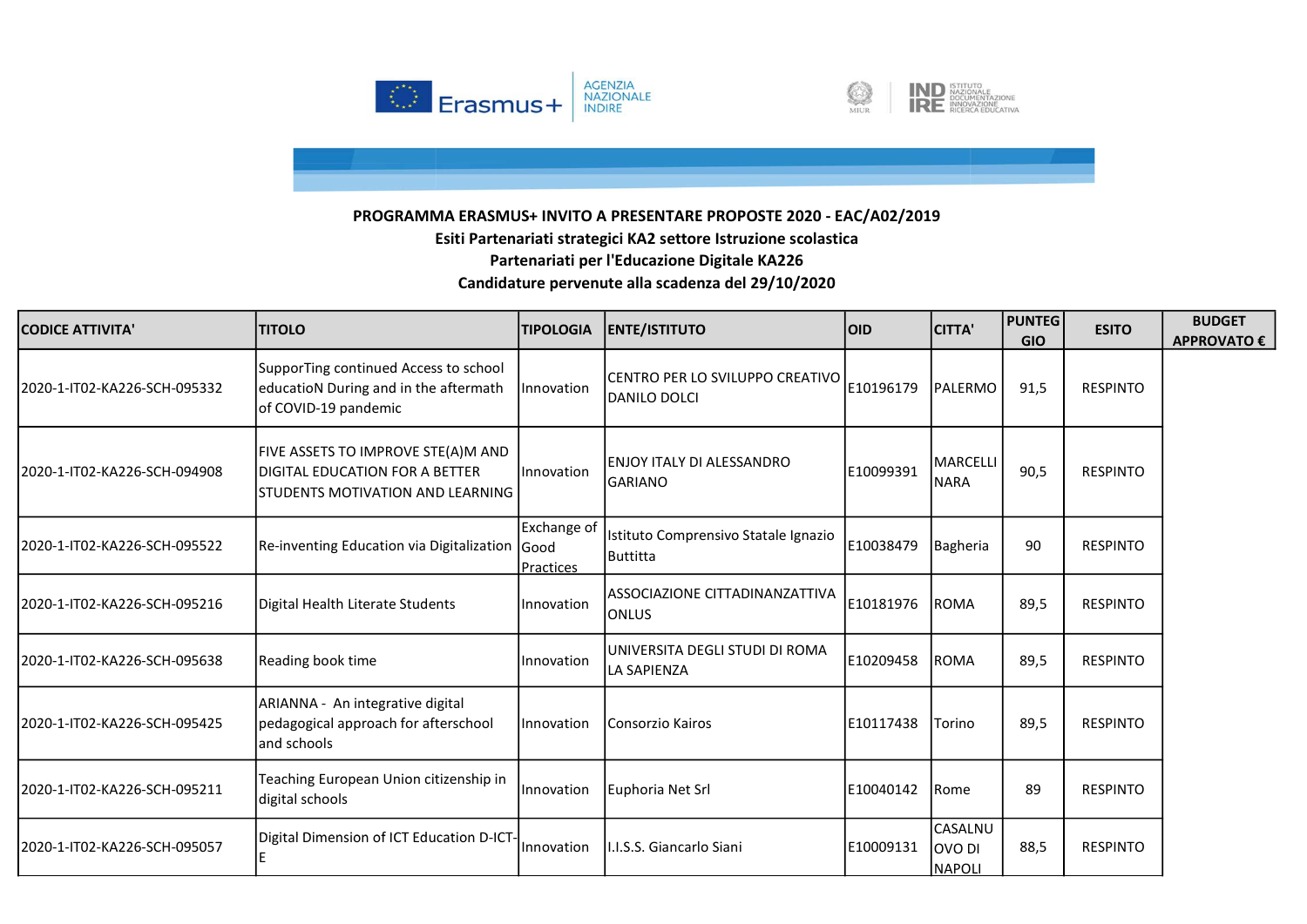



| <b>CODICE ATTIVITA'</b>       | <b>TITOLO</b>                                                                                                                                             | <b>TIPOLOGIA</b>  | <b>ENTE/ISTITUTO</b>                           | <b>OID</b> | <b>CITTA'</b>  | <b>PUNTEG</b><br><b>GIO</b> | <b>ESITO</b>    | <b>BUDGET</b><br>APPROVATO € |
|-------------------------------|-----------------------------------------------------------------------------------------------------------------------------------------------------------|-------------------|------------------------------------------------|------------|----------------|-----------------------------|-----------------|------------------------------|
| 2020-1-IT02-KA226-SCH-095546  | SMART EDUCATION - A new approach<br>and innovative tools for teachers to<br>teach learning<br>with smartphones                                            | <b>Innovation</b> | <b>ARETES SOCIETA COOPERATIVA</b>              | E10131927  | <b>MODENA</b>  | 88,5                        | <b>RESPINTO</b> |                              |
| 2020-1-IT02-KA226-SCH-095301  | Empowering teachers and students in<br>the Digital Age                                                                                                    | Innovation        | TAMAT CENTRO STUDI FORMAZIONE<br>E RICERCA     | E10004995  | <b>PERUGIA</b> | 88,5                        | <b>RESPINTO</b> |                              |
| l2020-1-IT02-KA226-SCH-095349 | Schools in Transformation with<br>Readiness, Adaptations and Nurturing<br>Digital Skills                                                                  | <i>Innovation</i> | IPROMIMPRESA SRL                               | E10020150  | SAN<br>CATALDO | 88,5                        | <b>RESPINTO</b> |                              |
| 2020-1-IT02-KA226-SCH-095159  | LIBrary as online Educational Repository<br>Techniques in European Community pre- Innovation<br>schools                                                   |                   | Cepiss Società cooperativa sociale<br>lonlus   | E10067697  | Iscandicci     | 88                          | <b>RESPINTO</b> |                              |
| 2020-1-IT02-KA226-SCH-094974  | Teachers and parents cooperate for<br>inclusive learning                                                                                                  | Innovation        | <b>Associazione PROGETTO MARCONI</b>           | E10082577  | Torino         | 87                          | <b>RESPINTO</b> |                              |
| 2020-1-IT02-KA226-SCH-095242  | Digital Learning in STEAM Education for<br>a Sustainable Green World                                                                                      | Innovation        | <b>l</b> CONSIGLIO NAZIONALE DELLE<br>RICERCHE | E10209413  | <b>ROMA</b>    | 86,5                        | <b>RESPINTO</b> |                              |
| 2020-1-IT02-KA226-SCH-094862  | EDUCA - enhance digital EDUcation<br>readiness building teachers CApacity to<br>develop digitally enhanced pedagogies<br>and reformed inclusive curricula | <i>Innovation</i> | <b>FONDAZIONE MONDO DIGITALE</b>               | E10204975  | <b>ROMA</b>    | 86                          | <b>RESPINTO</b> |                              |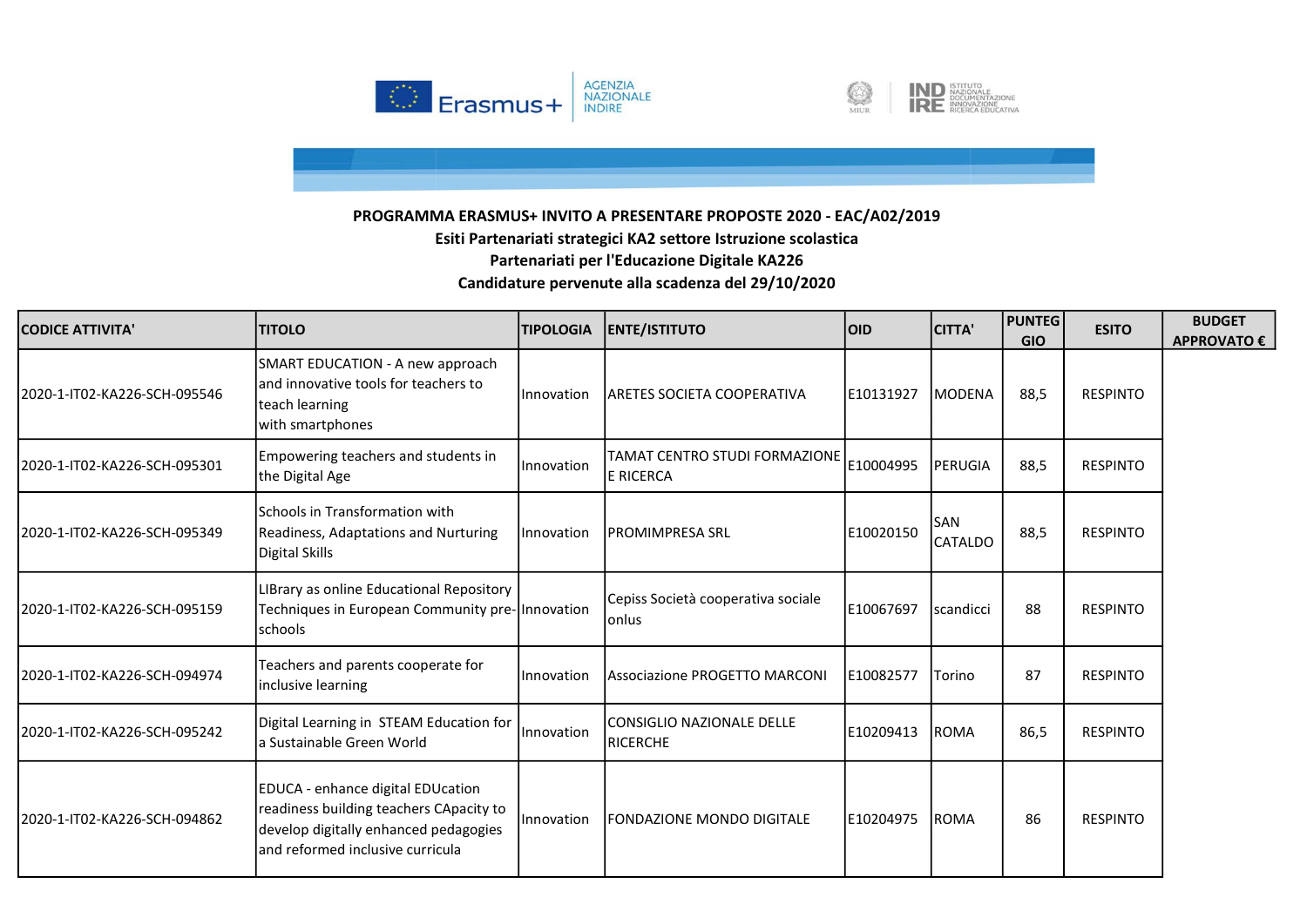



| <b>CODICE ATTIVITA'</b>      | <b>TITOLO</b>                                                                                                            | <b>TIPOLOGIA</b>                         | <b>ENTE/ISTITUTO</b>                            | <b>OID</b> | <b>CITTA'</b>                                   | <b>PUNTEG</b><br><b>GIO</b> | <b>ESITO</b>    | <b>BUDGET</b><br><b>APPROVATO €</b> |
|------------------------------|--------------------------------------------------------------------------------------------------------------------------|------------------------------------------|-------------------------------------------------|------------|-------------------------------------------------|-----------------------------|-----------------|-------------------------------------|
| 2020-1-IT02-KA226-SCH-095483 | Digital Diogenes- Digital Storytelling to<br>foster Critical Thinking against Gender<br>Stereotypes.                     | Innovation                               | ISTITUTO COMPRENSIVO DON<br>LORENZO MILANI      | E10203897  | <b>IMONTE</b><br><b>PORZIO</b><br><b>CATONE</b> | 83,5                        | <b>RESPINTO</b> |                                     |
| 2020-1-IT02-KA226-SCH-095402 | ECCE ludus - Escape4Change Covid<br>Edition                                                                              | Innovation                               | lassociazione culturale eufemia<br><b>APS</b>   | E10009755  | <b>TORINO</b>                                   | 83                          | <b>RESPINTO</b> |                                     |
| 2020-1-IT02-KA226-SCH-095379 | <b>Secondary Education Teachers Adapting</b><br>to (post)COVID Times                                                     | Innovation                               | PROVINCIA AUTONOMA DI TRENTO                    | E10197174  | <b>TRENTO</b>                                   | 83                          | <b>RESPINTO</b> |                                     |
| 2020-1-IT02-KA226-SCH-095625 | Tandem: Teachers AND parents together<br>to increase the quality of education and Innovation<br><b>European Mobility</b> |                                          | UNISER SOC. COOP. ONLUS                         | E10036381  | <b>FORL</b>                                     | 82,5                        | <b>RESPINTO</b> |                                     |
| 2020-1-IT02-KA226-SCH-095125 | IDEAS - Enhancing cultural identity<br>through heritage education and digital<br>storytelling                            | Innovation                               | PRISM IMPRESA SOCIALE S.R.L.                    | lE10167050 | <b>IENNA EN</b>                                 | 82                          | <b>RESPINTO</b> |                                     |
| 2020-1-IT02-KA226-SCH-094960 | Technology ? Yes please!                                                                                                 | Exchange of<br>lGood<br><b>Practices</b> | Istituto Comprensivo "Curtatone e<br>Montanara" | E10242690  | Pontedera<br>(Pisa)                             | 82                          | <b>RESPINTO</b> |                                     |
| 2020-1-IT02-KA226-SCH-095092 | Co-designing INclusive, DIstance<br><b>COllaborative Open</b><br>Learning                                                | Innovation                               | Centro Servizi Formazione                       | E10200392  | Pavia                                           | 81,5                        | <b>RESPINTO</b> |                                     |
| 2020-1-IT02-KA226-SCH-095220 | Development of high quality onlinE<br>distancE learning trainings for teachers<br>and Parents of 0-6 years children      | Innovation                               | <b>Bambini</b> srl                              | E10261591  | Reggio<br><b>LEmilia</b><br>(RE)                | 81                          | <b>RESPINTO</b> |                                     |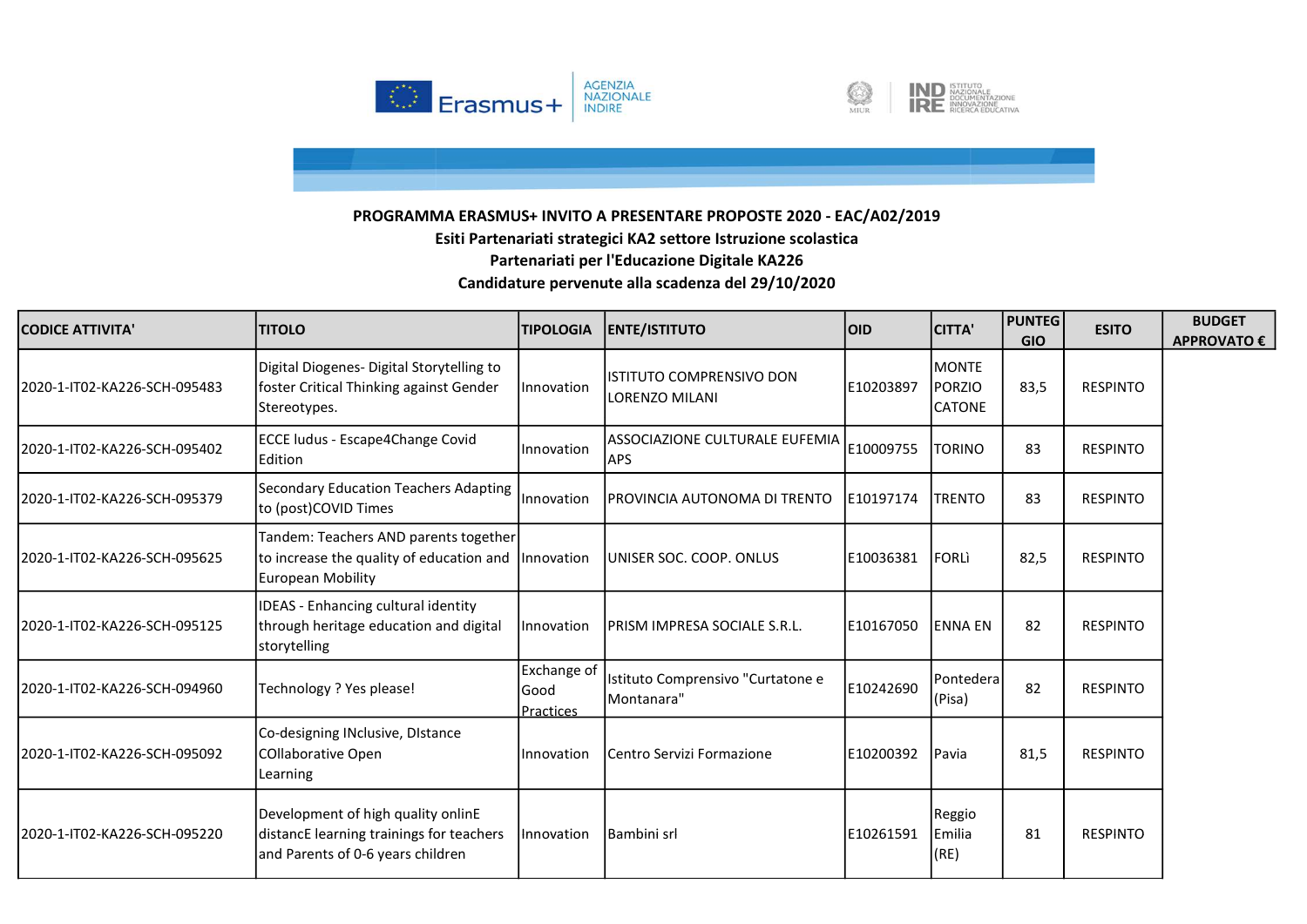



| <b>CODICE ATTIVITA'</b>      | <b>ITITOLO</b>                                                                                                                                                                                | <b>TIPOLOGIA</b>  | <b>ENTE/ISTITUTO</b>                                                         | loid      | <b>CITTA'</b>                                                 | <b>PUNTEG</b><br><b>GIO</b> | <b>ESITO</b>    | <b>BUDGET</b><br>APPROVATO € |
|------------------------------|-----------------------------------------------------------------------------------------------------------------------------------------------------------------------------------------------|-------------------|------------------------------------------------------------------------------|-----------|---------------------------------------------------------------|-----------------------------|-----------------|------------------------------|
| 2020-1-IT02-KA226-SCH-095437 | Developing and applying digital blended<br>learning to overcome further damage<br>caused by the Covid19 pandemic to the<br>inclusion in schools of European<br>Children Affected by Migration | <i>Innovation</i> | <b>IICARO CONSORZIO COOPERATIVE</b><br>SOCIALI SOCIETA COOPERATIVA           | E10055650 | <b>SANTA</b><br><b>MARIA</b><br><b>CAPUA</b><br><b>VETERE</b> | 81                          | <b>RESPINTO</b> |                              |
| 2020-1-IT02-KA226-SCH-095451 | Editing stories to promote inclusion and<br>diversity awareness through educational Innovation<br>virtual role-playing games                                                                  |                   | IUNIVERSITA DEGLI STUDI DI NAPOLI<br><b>FEDERICO II</b>                      | E10209388 | <b>NAPOLI</b>                                                 | 80,5                        | <b>RESPINTO</b> |                              |
| 2020-1-IT02-KA226-SCH-095572 | Teachers for Climate Education                                                                                                                                                                | <b>Innovation</b> | CENTRO DI DOCUMENTAZIONE SUI<br> CONFLITTI AMBIENTALI<br><b>ASSOCIAZIONE</b> | E10169835 | <b>ROMA</b>                                                   | 80,5                        | <b>RESPINTO</b> |                              |
| 2020-1-IT02-KA226-SCH-095106 | Supporting TEAchers Design for Yearly<br>planning with a Graphic Organizer                                                                                                                    | Innovation        | luniversita degli studi di<br>MACERATA                                       | E10153269 | <b>MACERAT</b>                                                | 80                          | <b>RESPINTO</b> |                              |
| 2020-1-IT02-KA226-SCH-094998 | le-LEARN AND FUN                                                                                                                                                                              | Innovation        | Progetto Crescere Soc. Coop. Soc.                                            | E10086330 | Reggio<br><b>IEmilia</b>                                      | 80                          | <b>RESPINTO</b> |                              |
| 2020-1-IT02-KA226-SCH-095354 | IDIGITAL GYM                                                                                                                                                                                  | Innovation        | Cooperativa Sociale AERIS a r.l.                                             | E10153749 | Vimercate                                                     | 79                          | <b>RESPINTO</b> |                              |
| 2020-1-IT02-KA226-SCH-094942 | Le Réseau au Service de l'Éducation et<br>lde la Formation                                                                                                                                    | Innovation        | <b>IPSSEOA Pietro Piazza</b>                                                 | E10037108 | Palermo                                                       | 76,5                        | <b>RESPINTO</b> |                              |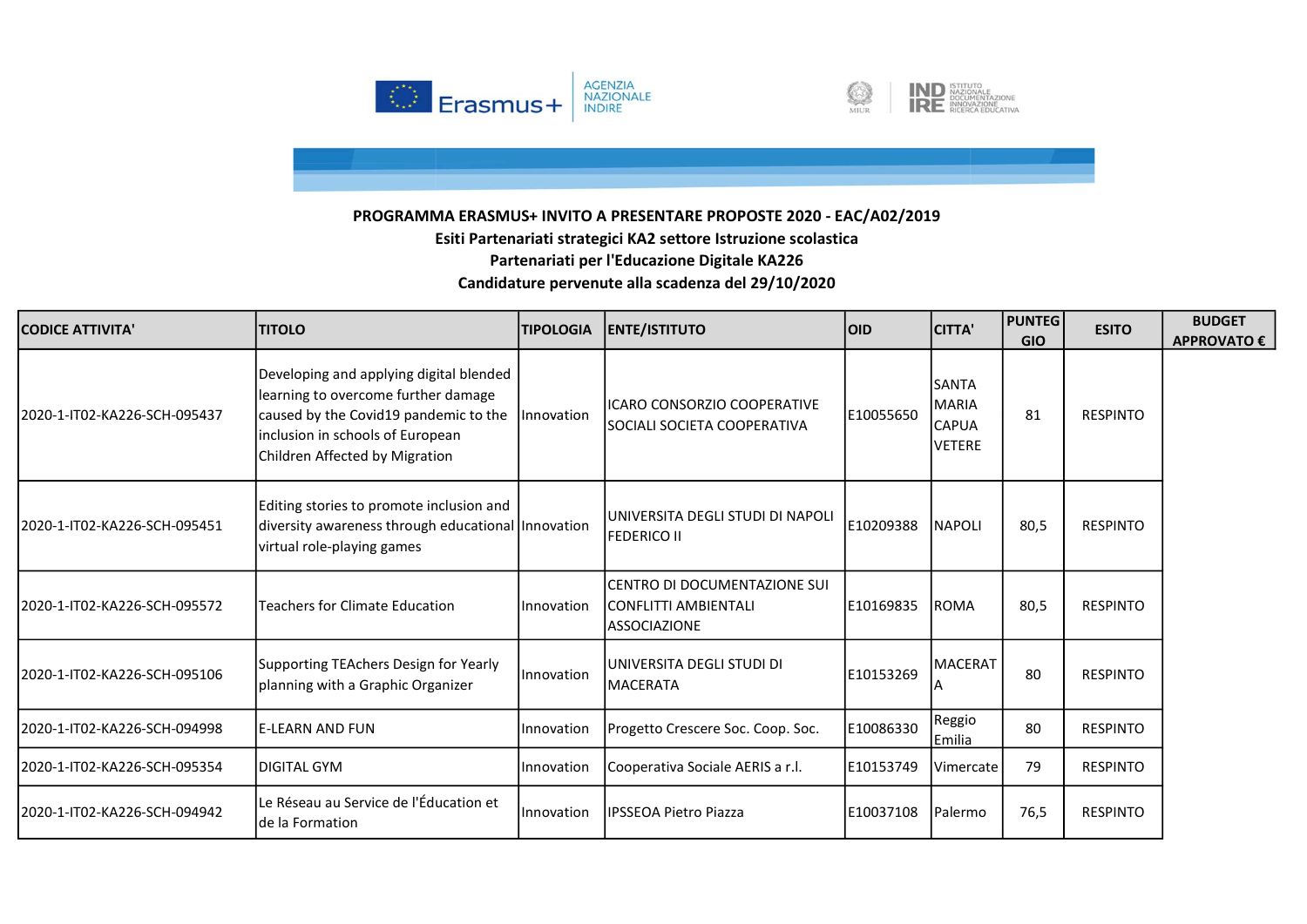



| <b>CODICE ATTIVITA'</b>       | <b>TITOLO</b>                                                                                                                                              | <b>TIPOLOGIA</b>                         | <b>ENTE/ISTITUTO</b>                                            | <b>OID</b> | <b>CITTA'</b>                         | <b>PUNTEG</b><br><b>GIO</b> | <b>ESITO</b>    | <b>BUDGET</b><br><b>APPROVATO €</b> |
|-------------------------------|------------------------------------------------------------------------------------------------------------------------------------------------------------|------------------------------------------|-----------------------------------------------------------------|------------|---------------------------------------|-----------------------------|-----------------|-------------------------------------|
| 2020-1-IT02-KA226-SCH-095154  | II nuovi scenari della formazione:<br>l'apprendimento digitale                                                                                             | Exchange of<br>Good<br>Practices         | Associazione Culturale Usamborgia                               | E10047832  | Avola                                 | 75                          | <b>RESPINTO</b> |                                     |
| 2020-1-IT02-KA226-SCH-095122  | Innovative Narrative Strategies in Digital<br><b>IEducation</b>                                                                                            | <i>Innovation</i>                        | Cooperativa Assistenza Disabili<br>infermi Anziani Infanzia     | E10137170  | Bologna                               | 75                          | <b>RESPINTO</b> |                                     |
| 2020-1-IT02-KA226-SCH-095642  | Supporting educators to successfully<br>Itransit from traditional to IT-based<br>TEACHing, preserving WELL being and<br>reducing their technostress levels | Innovation                               | Elidea psicologi associati                                      | E10094975  | Rome                                  | 74,5                        | <b>RESPINTO</b> |                                     |
| l2020-1-IT02-KA226-SCH-095524 | CODEX: Learning Languages to<br>lcommunicate with Humans and<br><b>IMachines</b>                                                                           | <i>Innovation</i>                        | Liceo Ginnasio Statale G. B. Brocchi                            | E10150762  | Bassano<br>del<br>Grappa<br>(Vicenza) | 74                          | <b>RESPINTO</b> |                                     |
| 2020-1-IT02-KA226-SCH-095503  | Digital Interaction and School Climate.<br>How to promote social emotional health  <br>and positive school climate in digital<br>learning environments     | <i>Innovation</i>                        | UNIVERSITA DEGLI STUDI GABRIELE<br>D'ANNUNZIO DI CHIETI-PESCARA | E10208853  | <b>CHIETI</b>                         | 74                          | <b>RESPINTO</b> |                                     |
| 2020-1-IT02-KA226-SCH-094842  | Digital Creative Drama                                                                                                                                     | Exchange of<br>lGood<br><b>Practices</b> | <b>ISTITUTO COMPRENSIVO STATALE</b><br> GIOVANNI PAOLO II       | E10073471  | <b>PIANO</b><br>TAVOLA-<br>BELPASSO   | 74                          | <b>RESPINTO</b> |                                     |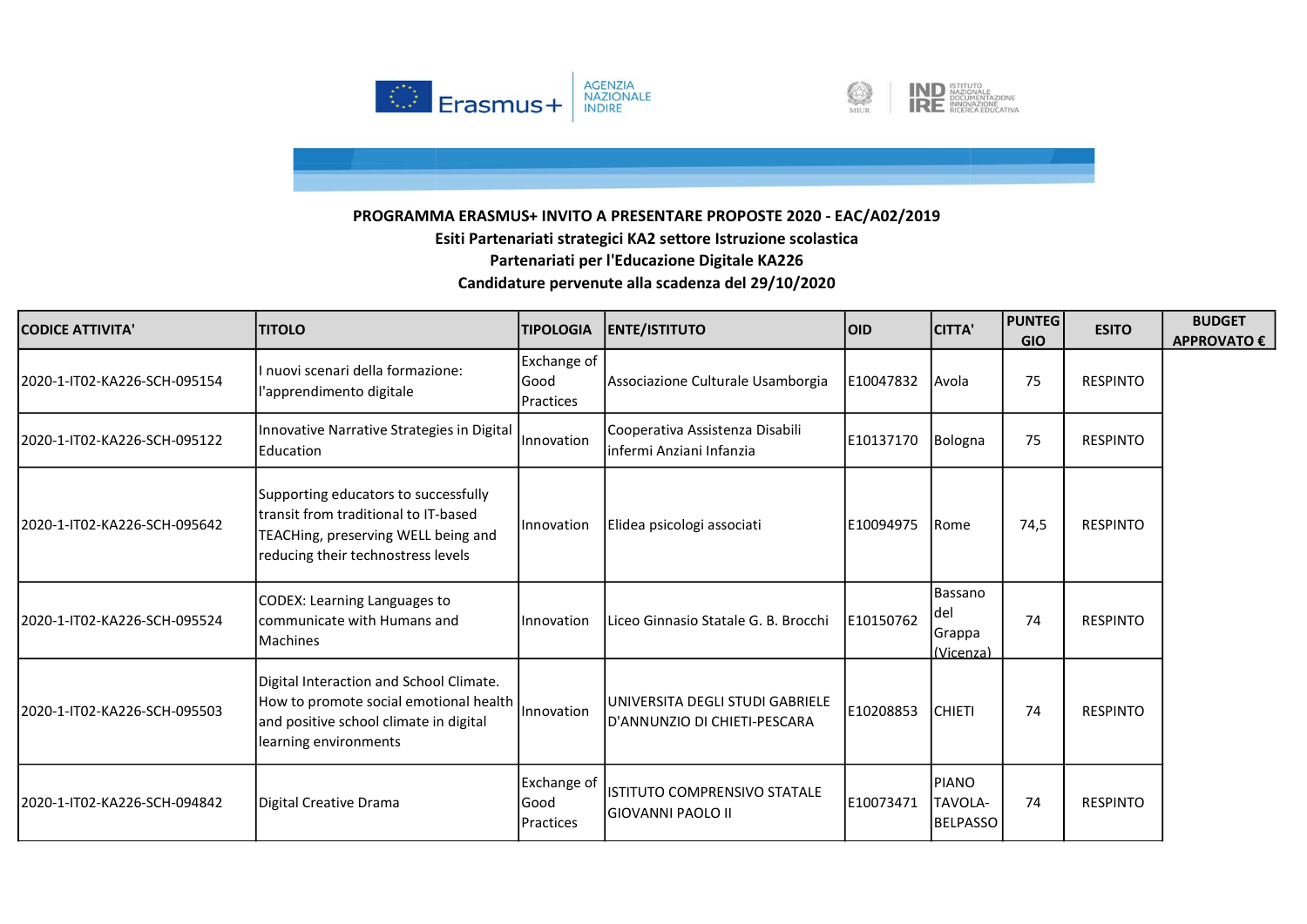



| <b>CODICE ATTIVITA'</b>       | <b>TITOLO</b>                                                                                                      | <b>TIPOLOGIA</b>                  | <b>ENTE/ISTITUTO</b>                                                                      | <b>OID</b> | <b>CITTA'</b>                          | <b>PUNTEG</b><br><b>GIO</b> | <b>ESITO</b>    | <b>BUDGET</b><br>APPROVATO € |
|-------------------------------|--------------------------------------------------------------------------------------------------------------------|-----------------------------------|-------------------------------------------------------------------------------------------|------------|----------------------------------------|-----------------------------|-----------------|------------------------------|
| l2020-1-IT02-KA226-SCH-095141 | AR4KIDS - Augmented Reality for school<br>kids                                                                     | <i>Innovation</i>                 | CENTRO INTERNAZIONALE PER LA<br>IPROMOZIONE DELL'EDUCAZIONE E<br>LO SVILUPPO ASSOCIAZIONE | E10207539  | PALERMO                                | 73,5                        | <b>RESPINTO</b> |                              |
| 2020-1-IT02-KA226-SCH-094708  | Mobile Aided Distance Education //<br>mobiteach.eu                                                                 | Innovation                        | Istituto d'Istruzione Superiore Patini<br>Liberatore                                      | E10096431  | Castel Di<br>Sangro                    | 72,5                        | <b>RESPINTO</b> |                              |
| 2020-1-IT02-KA226-SCH-095114  | HyperTeca                                                                                                          | Innovation                        | lCONSORZIO SISTEMA BIBLIOTECARIO<br>NORD-OVEST                                            | E10214555  | <b>NOVATE</b><br>MILANESE              | 72,5                        | <b>RESPINTO</b> |                              |
| 2020-1-IT02-KA226-SCH-095230  | Digital Transformation Strategy                                                                                    | <b>Innovation</b>                 | leuroformaz                                                                               | E10008423  | Reggio<br>calabria                     | 72,5                        | <b>RESPINTO</b> |                              |
| 2020-1-IT02-KA226-SCH-095482  | Mobility and Training: Intercultural-<br>Cooperative Storytelling - in a Digital<br><b>IEnvironment</b>            | Exchange of<br>lGood<br>Practices | Liceo Classico "L.Ariosto"                                                                | IE10066277 | <b>Ferrara</b>                         | 72                          | <b>RESPINTO</b> |                              |
| 2020-1-IT02-KA226-SCH-095542  | <b>GRowing mInDset For digital Active</b><br>LEarners                                                              | <b>Innovation</b>                 | LP International Srl                                                                      | E10090898  | Campagn<br>lano di<br><b>Roma</b>      | 71                          | <b>RESPINTO</b> |                              |
| 2020-1-IT02-KA226-SCH-095693  | Virtual Education Room Opportunities                                                                               | <i>Innovation</i>                 | UNIVERSITA DEGLI STUDI DI<br><b>CAGLIARI</b>                                              | E10208634  | <b>CAGLIARI</b>                        | 70                          | <b>RESPINTO</b> |                              |
| 2020-1-IT02-KA226-SCH-095058  | Distance Education is No Longer Distant Innovation                                                                 |                                   | ISTITUTO OMNICOMPRENSIVO DI<br>lgiano dell'UMBRIA-BASTARDO                                | E10083924  | <b>GIANO</b><br>DELL'UMB<br><b>RIA</b> | 70                          | <b>RESPINTO</b> |                              |
| 2020-1-IT02-KA226-SCH-095641  | Co-designing a framework for blended<br>and remote learning of global and digital Innovation<br>citizenship skills |                                   | FONDAZIONE PER LA SCUOLA DELLA<br>ICOMPAGNIA DI SAN PAOLO                                 | E10023148  | Torino                                 | 69,5                        | <b>RESPINTO</b> |                              |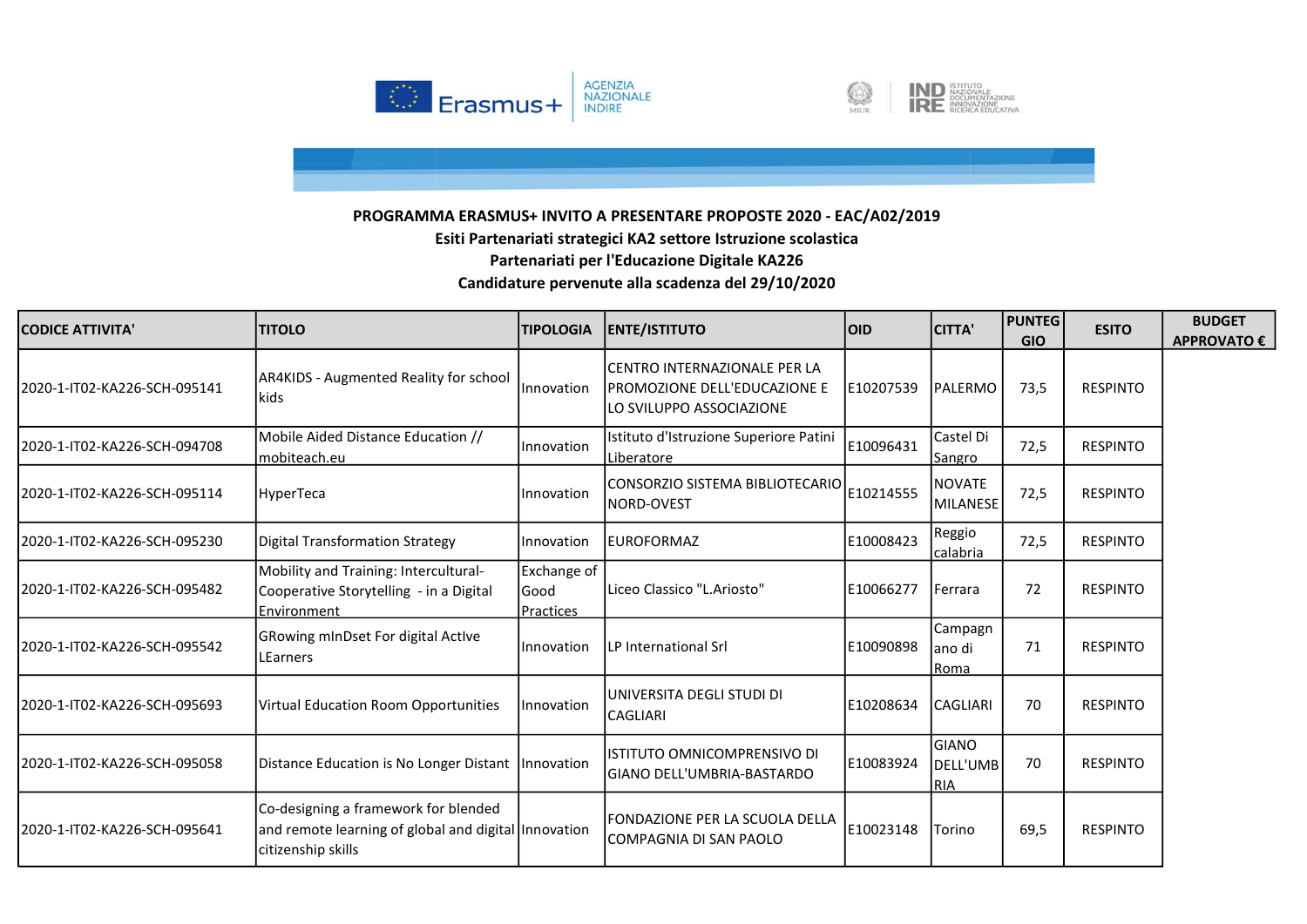



| <b>CODICE ATTIVITA'</b>       | <b>TITOLO</b>                                                                  | <b>TIPOLOGIA</b>                         | <b>ENTE/ISTITUTO</b>                                           | loid      | <b>CITTA'</b>                    | <b>PUNTEG</b><br><b>GIO</b> | <b>ESITO</b>    | <b>BUDGET</b><br>APPROVATO € |
|-------------------------------|--------------------------------------------------------------------------------|------------------------------------------|----------------------------------------------------------------|-----------|----------------------------------|-----------------------------|-----------------|------------------------------|
| 2020-1-IT02-KA226-SCH-095266  | Valorizzazione del patrimonio culturale<br>con la realtà virtuale e aumentata. | Innovation                               | ITIS "E. Mattei"                                               | E10180493 | Urbino                           | 69,5                        | <b>RESPINTO</b> |                              |
| 2020-1-IT02-KA226-SCH-095486  | Digital self-confidence of teachers and<br>leducators #didactive               | Innovation                               | Selva Soc. cooperativa sociale a r.l.<br>lonlus                | E10158485 | Buggiano                         | 69                          | <b>RESPINTO</b> |                              |
| 2020-1-IT02-KA226-SCH-095598  | Robotics training for inclusive education   Innovation                         |                                          | PEARSON ITALIA SpA                                             | E10262618 | <b>TORINO</b>                    | 68                          | <b>RESPINTO</b> |                              |
| 2020-1-IT02-KA226-SCH-095541  | Stand Up! Digital participating platform<br>to raise new generation' voices    | <b>Innovation</b>                        | Alchemilla Società cooperativa<br><b>sociale</b>               | E10262297 | Milano                           | 67                          | <b>RESPINTO</b> |                              |
| 2020-1-IT02-KA226-SCH-095410  | <b>ISmart Schools</b>                                                          | <b>Exchange of</b><br>lGood<br>Practices | <b>IIC GUIDO GALLI</b>                                         | E10046994 | MILANO                           | 67                          | <b>RESPINTO</b> |                              |
| 2020-1-IT02-KA226-SCH-094957  | Education never stops!                                                         | Innovation                               | Istituto d'Istruzione Superiore<br>Lorenzo Gigli               | E10044678 | Rovato<br>(BS)                   | 66,5                        | <b>RESPINTO</b> |                              |
| l2020-1-IT02-KA226-SCH-095029 | Phisical Education tEACHing methods.<br>Healthy Mind with an Active Life       | Innovation                               | Eprojectconsult - Istituto Europeo di<br>lFormazione e Ricerca | E10079883 | Barcellon<br>a Pozzo di<br>Gotto | 66                          | <b>RESPINTO</b> |                              |
| 2020-1-IT02-KA226-SCH-095481  | <b>IEduScience4All</b>                                                         | Innovation                               | Aps Creativi108                                                | E10073147 | Bologna                          | 65                          | <b>RESPINTO</b> |                              |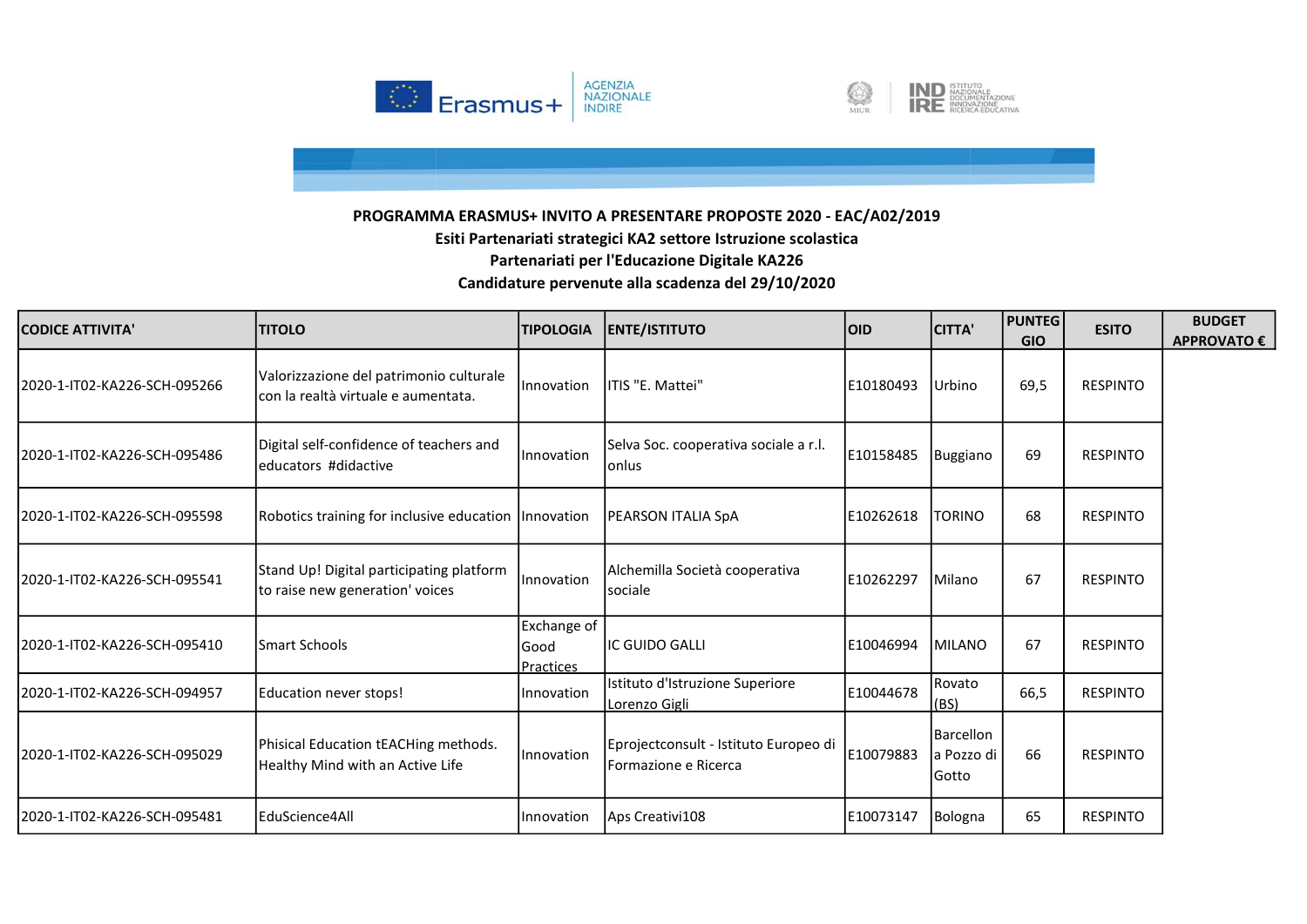



| <b>CODICE ATTIVITA'</b>       | <b>TITOLO</b>                                                                                        | <b>TIPOLOGIA</b>  | <b>ENTE/ISTITUTO</b>                                                                               | <b>OID</b> | <b>CITTA'</b>               | <b>PUNTEG</b><br><b>GIO</b> | <b>ESITO</b>    | <b>BUDGET</b><br><b>APPROVATO €</b> |
|-------------------------------|------------------------------------------------------------------------------------------------------|-------------------|----------------------------------------------------------------------------------------------------|------------|-----------------------------|-----------------------------|-----------------|-------------------------------------|
| 2020-1-IT02-KA226-SCH-095217  | Hand in Hand - Creating Paths to<br>Innovation in The Digital Era!                                   | Innovation        | listituto istruzione superiore<br>"GIOVANNI FALCONE"                                               | E10040901  | PALAZZOL<br>SULL'OGLI       | 65                          | <b>RESPINTO</b> |                                     |
| 2020-1-IT02-KA226-SCH-095700  | Digital Era and Mobile App we Need in<br>these Days                                                  | Innovation        | Istituto di Istruzione Superiore<br>"Caminiti - Trimarchi"                                         | E10096096  | Santa<br>Teresa di<br>Riva  | 65                          | <b>RESPINTO</b> |                                     |
| l2020-1-IT02-KA226-SCH-094919 | Digital Learning Improves Creativity                                                                 | Innovation        | <b>IISTITUTO ISTRUZIONE SUPERIORE</b><br>"GIOVANNI FALCONE"                                        | E10040901  | PALAZZOL<br>ΙO<br>SULL'OGLI | 64,5                        | <b>RESPINTO</b> |                                     |
| l2020-1-IT02-KA226-SCH-095153 | Fostering digital competences of<br>teachers and learners for Global<br><b>Citizenship Education</b> | Innovation        | lFEDERAZIONE ORGANISMI CRISTIANI<br>SERVIZIO INTERNAZIONALE<br>VOLONTARIO - VOLONTARI NEL<br>MONDO | E10138300  | <b>ROMA</b>                 | 63,5                        | <b>RESPINTO</b> |                                     |
| 2020-1-IT02-KA226-SCH-095017  | Applicazione degli strumenti phygital<br>per l'educazione, l'arte e la creatività in<br>Europa.      | <i>Innovation</i> | <b>C&amp;T Crossmedia srl</b>                                                                      | E10261071  | <b>IFirenze</b>             | 62,5                        | <b>RESPINTO</b> |                                     |
| 2020-1-IT02-KA226-SCH-095075  | Game-based tools for ADHD<br>management in school                                                    | <b>Innovation</b> | lgrifo multimedia Srl                                                                              | E10048957  | <b>RUVO DI</b><br>PUGLIA    | 60,5                        | <b>RESPINTO</b> |                                     |
| 2020-1-IT02-KA226-SCH-094834  | Let's create and visit a virtual museum                                                              | Innovation        | Istituto d'Istruzione Superiore Patini<br>Liberatore                                               | E10096431  | Castel Di<br>Sangro         | 60                          | <b>RESPINTO</b> |                                     |
| 2020-1-IT02-KA226-SCH-095571  | La costruzione di una didattica delle<br>lingue straniere a distanza                                 | Innovation        | <b>AMFI International</b>                                                                          | E10034731  | <b>Celano</b>               | 60                          | <b>RESPINTO</b> |                                     |